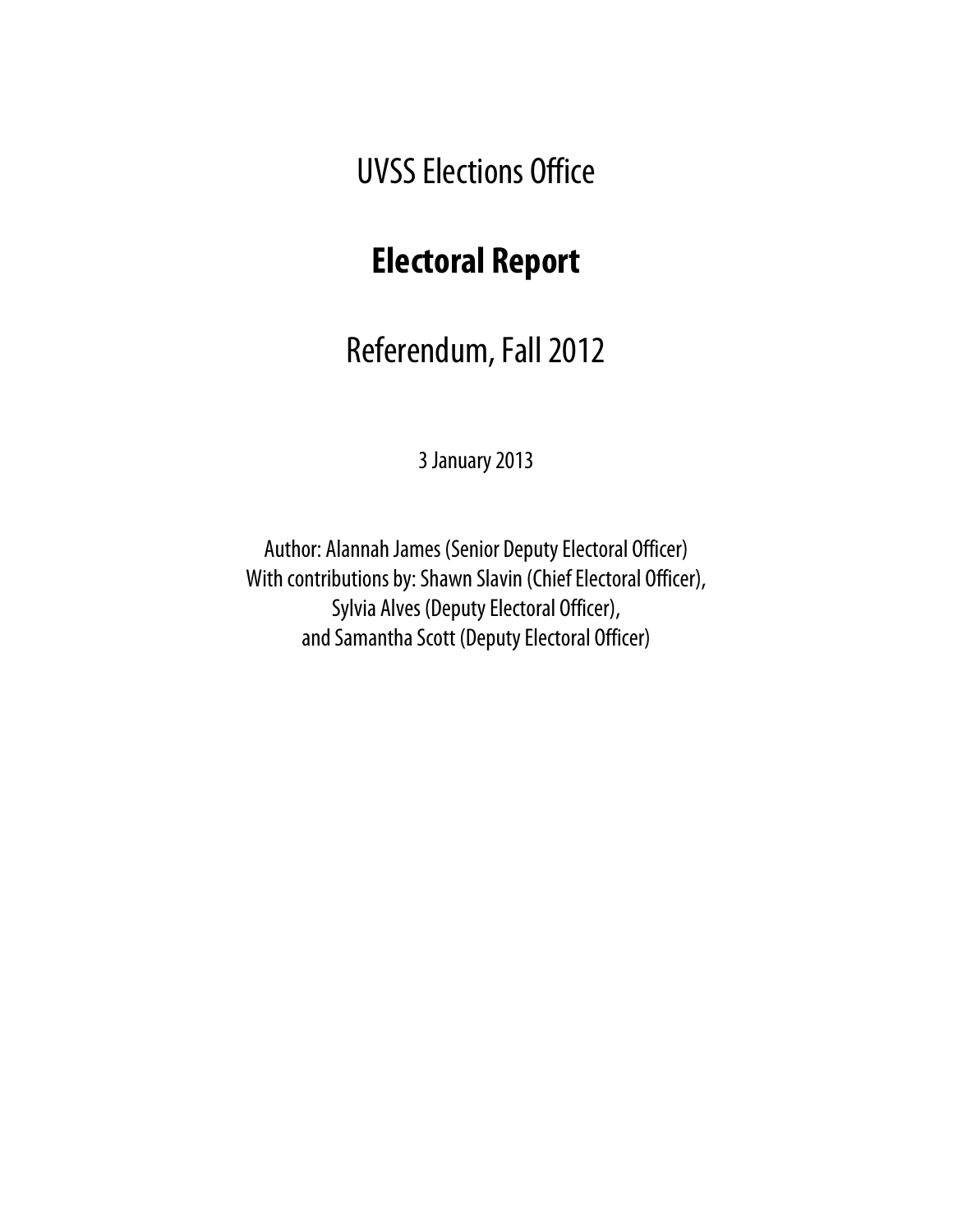# Table of Contents

#### 1.0 Preamble

- 2.0 Summary of Events
	- 2.1 Referendum Question
	- 2.2 Nomination Period
	- 2.3 Polling
	- 2.4 Results

#### 3.0 Successes

- 3.1 The Mandate
- 3.2 Social Media
- 3.3 Advertising
- 3.4 Polling Stations and Poll-Sitters
- 4.0 Recommendations
	- 4.1Third-Party Endorsement by the UVSS Board of Directors
	- 4.2Elections Office Branding
	- 4.3 Polling Station Usage
- 5.0 Conclusion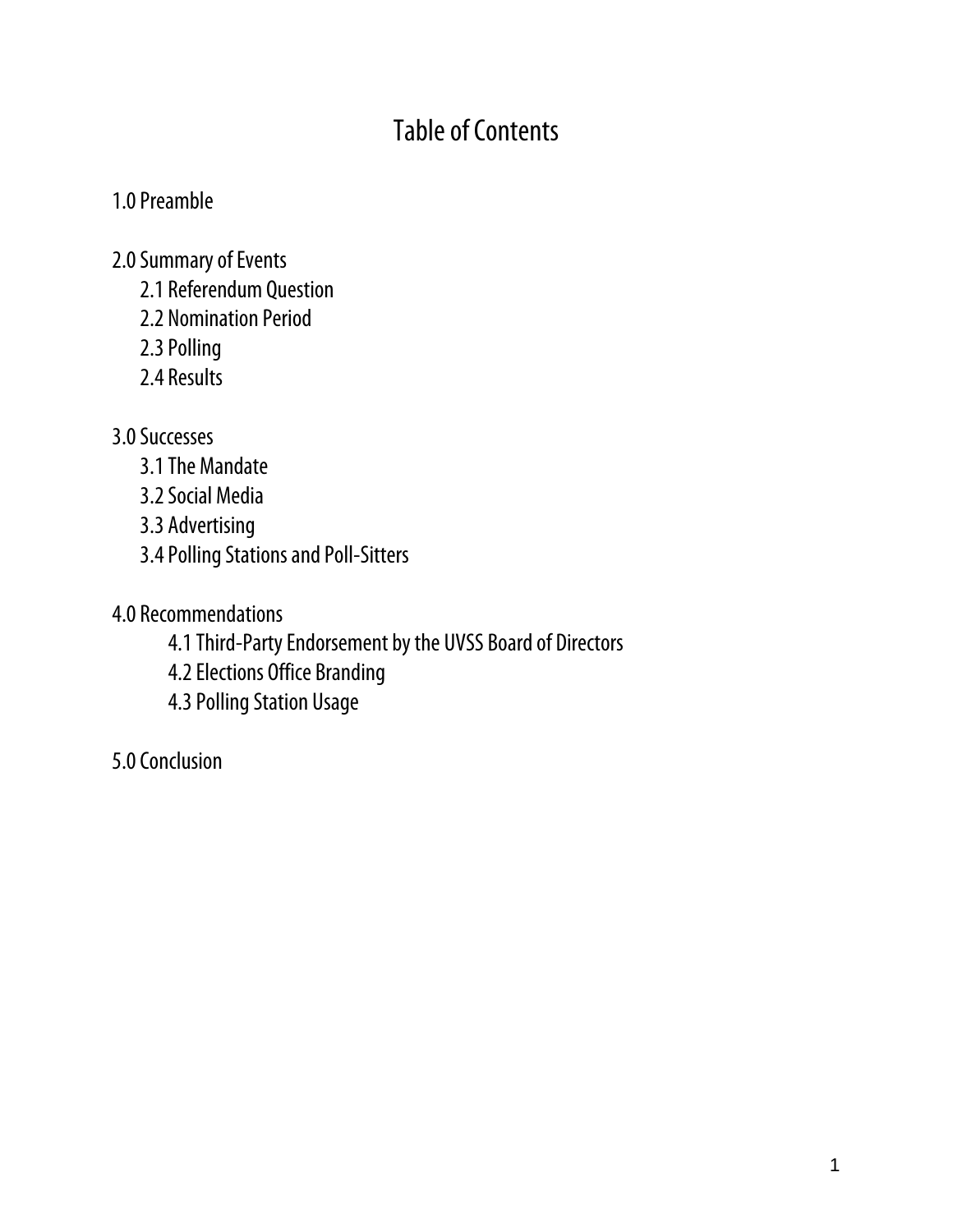### 1.0 Preamble

The Elections Office team was able to build on the successes of past elections in order to organize and conduct an unbiased and fair referendum. The positive foundations for this success are derived from the extensive efforts of previous Electoral Officers, the guiding document of the Electoral Policy Manual (EPM), and the support of the University of Victoria Students' Society (UVSS) Board of Directors and staff. This report will begin with a summary of the practical considerations of the referendum, including an explanation of the results. Next, it will detail the more specific successes of this semester's Elections Office, including the goals of the Electoral Officers, and the effective use of social media, polling stations, and poll-sitters.

 Last, this report will explain which points, going forward, have room for improvement, and in what ways. The electoral process on campus is constantly evolving; as the socio-political setting changes, so too do the policies and practices of the Elections Office. Each and every referendum and election are going to face unique challenges. It is the responsibility of each outgoing Elections team to clearly articulate the challenges they faced in order to provide lessons, warnings, and best practices for subsequent teams. These lessons will allow for democratic processes on campus to expand or contract as needed, in order to benefit present and future students, staff, and faculty.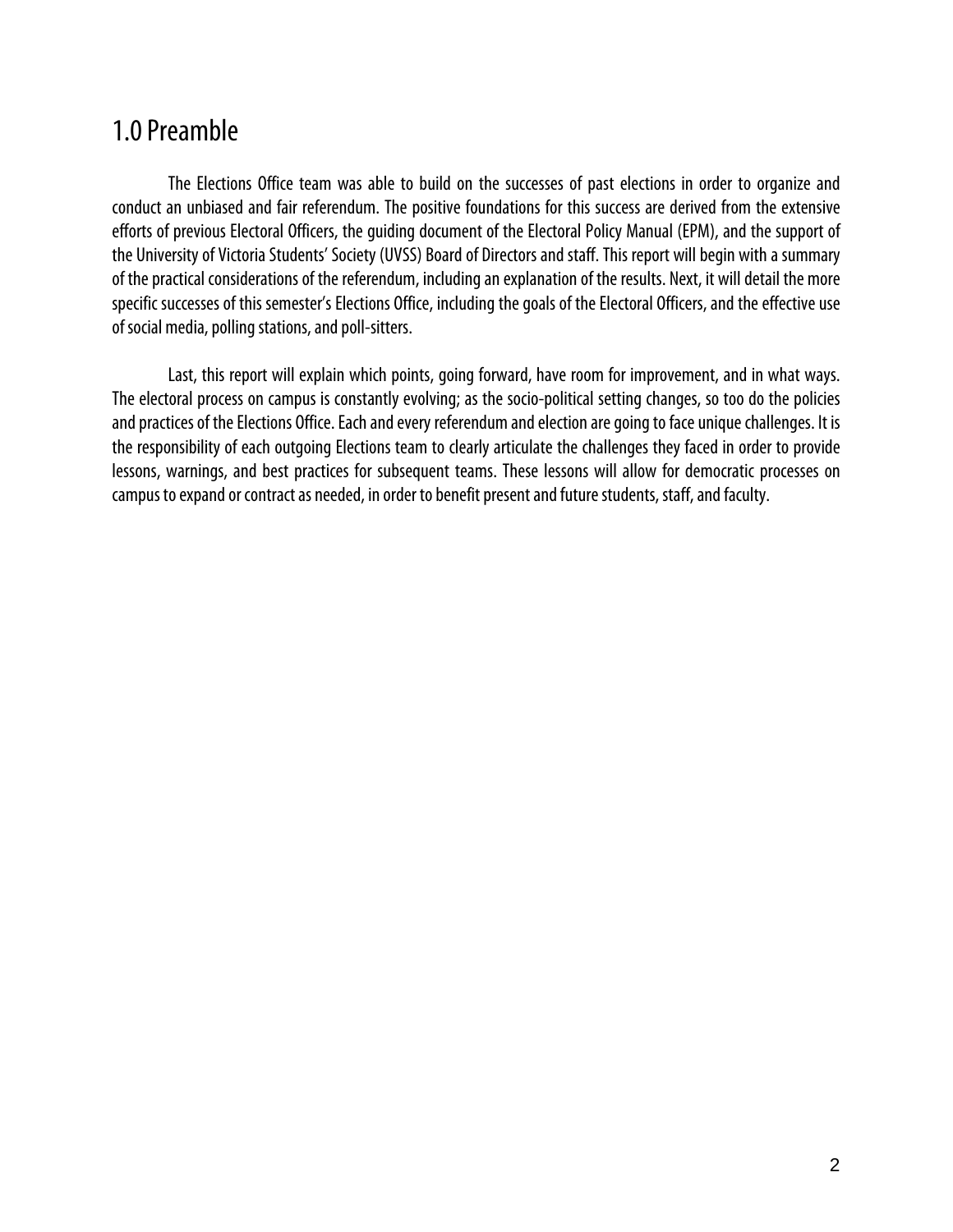### 2.0 Summary of Events

#### 2.1 Referendum Question

"Do you support establishing a dedicated fee for the purpose of renovating Felicita's Campus Pub and the Student Union Building in the amount of \$5.00 per full-time student per semester and \$2.50 per part-time student per semester, beginning in May 2013 and ending April 2018?"

### 2.2 The Nomination Period

Following the precedent established last year, all of the necessary documentation was not provided in paper form, but rather, advertised as being available online. These forms included: the EPM, the Constitution and Bylaws (C&B) report, the third-party endorsement form, and separate nomination forms (for the proponent and opponent sides respectively). Based on the current policies, the timeline for the nomination periods for proponents and opponents are different. As such, the Elections Office was unaware if a question would be supported or contested until the nomination deadlines for proponents and opponents had passed. However, this did not seriously impact the operations of the Elections Office. In the end, one individual, Ariel Tseng, submitted a proponent form. No one submitted an opponent form.

The Elections Office advised potential proponents and opponents of the appropriate documentation that they would need to successfully advance a side in four ways: I) one half-page advertisement in the October 25th issue of the Martlet, II) postings online on the UVSS Elections website and Facebook page, III) an email to all current UVSS members, and IV) posters in all academic buildings on campus. After the call for nominations was published in the Martlet, the UVSS Board of Directors amended the wording of the question. As such, the Elections Office published a second half-page advertisement in the *Martlet to* satisfy the Notice of Referendum bylaws.

### 2.3 Polling

Polling was conducted using the University's Webvote system for a period of 24-hours, commencing at 9:00am PST on Thursday, November 29<sup>th</sup> and ending at 9:00am PST on November 30<sup>th</sup>. This is the third time the WebVote system has been used, and again it worked without issue. Although eligible voters can vote from any internet-accessible device, polling stations were set up in sixteen buildings on campus, as mandated by the EPM. Polling station locations and times were determined by the Senior Deputy Electoral Officer (SDEO) and the Deputy Electoral Officers (DEOs), based on the busiest times and locations of classes.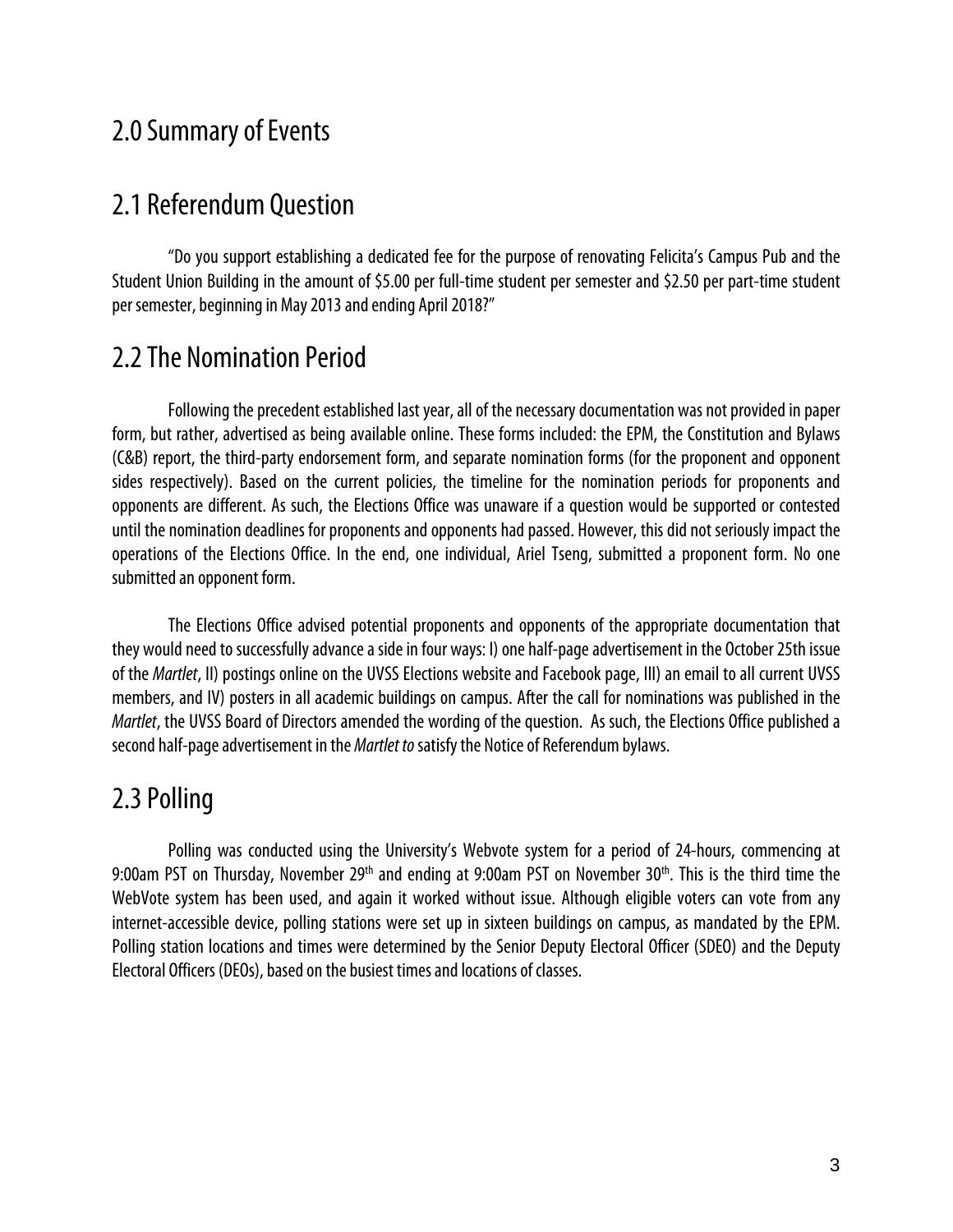# 2.4 Results

The referendum passed with 52.035% of votes in favour. Out of 3521 total ballots cast, 1832 were in favour, 1688 were opposed, 1 was spoiled, and 1 was blank. Out of 16,681 eligible voters, 3522 voted, resulting in a turnout rate of 21.11%. The referendum results were posted on webvote.uvic.ca, on the UVSS Elections website, on the Elections Office's social media platforms, and in six buildings on campus, as mandated by the EPM.

See Appendix A for the detailed results.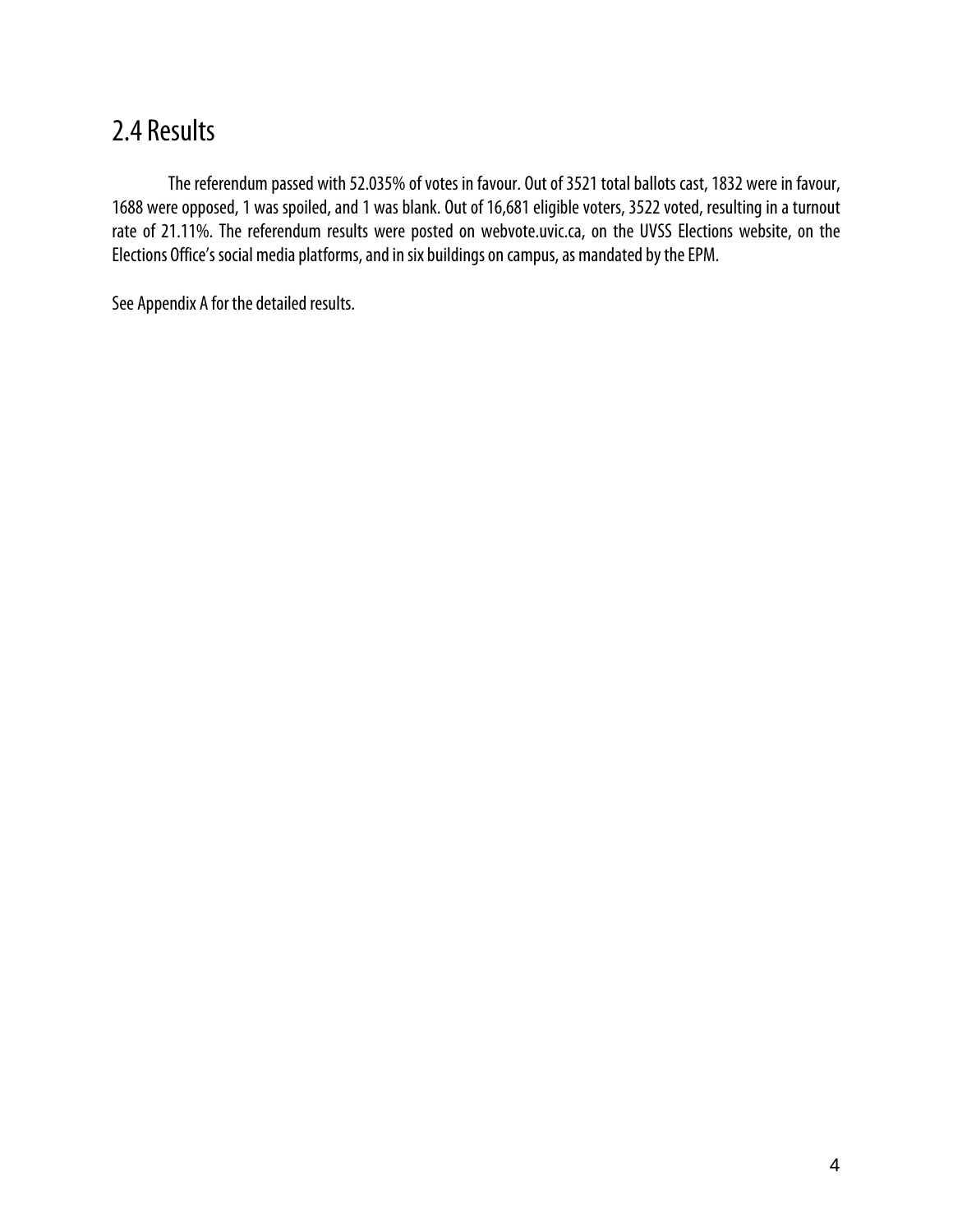#### 3.0 Successes

There were zero formal complaints registered for the duration of the referendum period. Where expressed, concerns and questions by students were alleviated and answered via email, through social media channels, and in person to the CEO, SDEO, and DEOs. The smooth execution of the referendum may be attributed to the solid foundation established by the previous Elections team, the elections experience of the CEO, and the assistance of all parties involved, including the UVSS Board and its affiliated employees.

The Elections Office was pleased at the turnout rate, though we will build on our past experiences in order to facilitate an even higher turnout rate during the next voting period. The SDEO and both DEOs actively worked to create an environment conducive to representative democracy, including the facilitation of voting in a non-partisan setting. In addition to the support of external individuals, three measures actively taken by the Elections Office contributed to the referendum's successful execution. These include, but are not limited to: the mandate of the Elections Office itself, the presence of social media, and the extensive efforts put into advertising. These measures are discussed in-depth below.

# 3.1 The Mandate of the Elections Office

Early on in the process, the Elections Office decided on three main goals for the referendum period. These included: a desire for high turnout, effective publicity and advertising, and an undisputedly impartial and unbiased organization and implementation process. The first factor (high turnout) is a hallmark of any successful election, as it ensures the representativeness of the polling sample.

There was a clear and concise desire that the Elections Office be viewed publically as operating separately from the UVSS. This separation is designed to ensure the Elections Office was seen, in the eyes of students, as an entity without a vested interest in the results of the referendum. As such, there was an expectation that students would feel comfortable approaching the Office for information about the logistics and practicalities of voting without apprehension. The same rings true for the Elections Office's presence on the Internet, through social media, and via email. Indeed, the three primary goals operated in symbiosis – each effort assisted the other, so that, for example, our mandate was exemplified by the presence of the Elections Office on social media, which was in turn supported by advertising done by poll-sitters and Electoral Officers.

# 3.2 Social Media

At the request of one of the DEOs, Facebook and Twitter pages were set up for the Elections Office. We list our phone number, email, and website, and field questions on our wall, as well as through comments on our posts and pictures. We posted how and where students could vote, as well as reminders in the weeks leading up to voting day, as well as the results once voting was closed. We also uploaded the Electoral Policy Manual, posted a copy of the Martlet supplement, and created an event for voting day, to encourage Facebook users to get involved.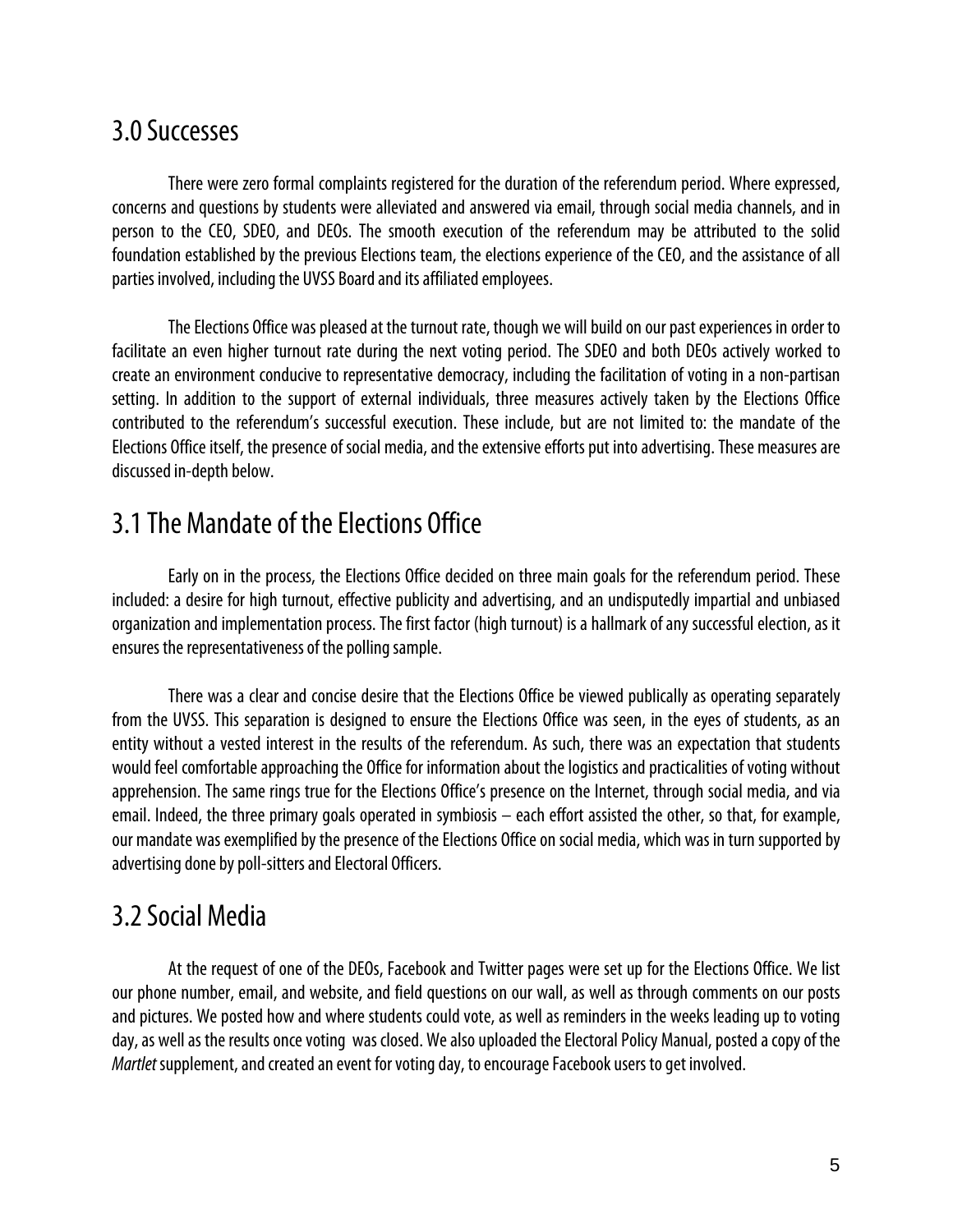The goal was to reach out to students and to encourage their engagement with electoral processes on campus, in order to support our mandate of promoting democracy on campus. These social media accounts were also intended to create an online presence for the Elections Office to reflect contemporary trends of social media involvement. We strongly support the effectiveness of this method of outreach, and believe it should be continued in the future. Because the Elections Office provided information and results in an impartial and unbiased fashion, students were able to stay informed without having to relying on one source for information, the UVSS, which in this case, the UVSS Board of Directors voted to support the proponent side, rendering their information biased.

## 3.3 Advertising

To fulfill our mandate of encouraging voter turn out, the Elections Office engaged in extensive advertising to let students know about the upcoming referendum and voting day. In addition to our social media and website presence, we did this in two ways: distributing handbills, and classroom speaking. The handbills contained Quick Read (QR) codes, and information about the Elections Office was included on one side, with links to the various media through which we could be contacted. The other side included the referendum question and information about voting.

Four of our poll-sitters performed classroom-speaking duties in the weeks preceding polling, in order to advertise the referendum, and to encourage students to vote.Our classroom speakers distributed the first set in the weeks preceding voting day, and the second set, which included a "Vote Now!" blurb as well as a link to WebVote, on voting day. Above all, we emphasized to poll-sitters the vitality of maintaining neutrality and impartiality in their interactions with students.

# 3.4 Polling Stations and Poll-Sitters

Thirteen poll-sitters were hired for the referendum period to maintain polling stations, which were set up, as per EPM requirements, in sixteen buildings on campus. The polling station schedule was determined by analyzing class times, and setting up stations according to building traffic at peak times throughout the day. This was done to ensure that the Elections Office engaged with the maximum amount of students possible, during that building's busiest times. Three buildings had polling stations open all day: Clearihue, the McPherson Library, and the SUB.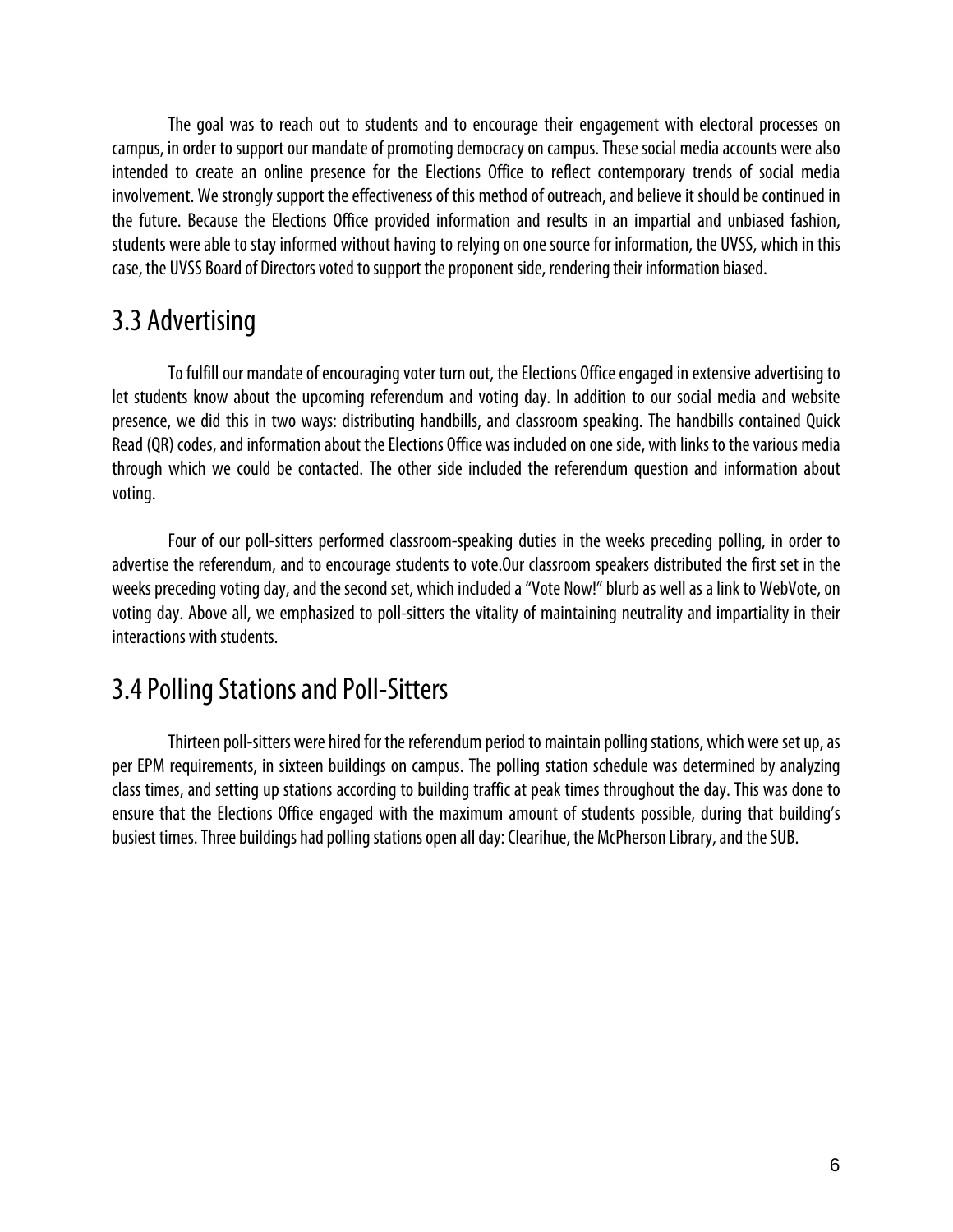### 4.0 Recommendations

### 4.1 Third-Party Endorsements by the UVSS Board of Directors

The UVSS Board and affiliated employees took an active role in this semester's referendum campaign. On November 15<sup>th</sup>, the Elections Office received a third-party endorsement form, endorsing the proponent side of the referendum, and signed by members of the UVSS Board of Directors.

Due to this third-party endorsement, the lines between the rights of the proponent and the abilities of the third party, the UVSS, became blurry. In addition to the overarching issue of independence, this impacted the Elections Office in two main ways. First, there was a last-minute editing process that the DEOs had to walk through with Graffix regarding the *Martlet* supplement that traditionally accompanies their publication in the week preceding voting day. Second, the issue of "branding" for the Elections Office, which is something that will become increasingly important as publicity and social media increases in scope. This is detailed in section 4.2.

The first concern, as expressed by the CEO, was that since the images that were going to be used in the Martlet supplement were chosen from a selection of proposed renovations and architects' mock-ups which were also used by the Yes side, the supplement could be misread as putting forward that vision, since it mirrored the Yes side's campaign. This was compounded by the fact that there was no opponent, and thus the supplement would contain neutral information written by the Elections Office, and a400-word blurb from the proponent, without anything expressing a contrary opinion. Because the supplement was written by and paid for by the Elections Office, an attempt was made to ensure that the supplement did not appear to be partial to the proponent or opponent side, as this would violate the necessity to remain impartial and non-partisan. As a result, we worked with the Graffix Office to select neutral imagery.

Furthermore, questions and concerns were raised informally by students, regarding the UVSS Board of Directors' endorsement of the proponent side. The belief was that since the Board of Directors is supposed to be representing the views of all students, they should not be taking an active position on a question that is put forth via referendum. The ethics and decision of the Board of Directors to endorse one side of a referendum question is beyond the role and scope of the Elections Office. Nonetheless, the Board of Directors should make an effort to differentiate the endorsement as coming from the Board of Directors as opposed to the UVSS membership.

**Recommendation**: We recommend that there needs to be active differentiation between the Board, as the thirdparty endorsing the Yes side, and the UVSS, which represents all students. This clarification must be extended to all promotional materials so that it is clear, in the eyes of students, where the support for one side over another is originating.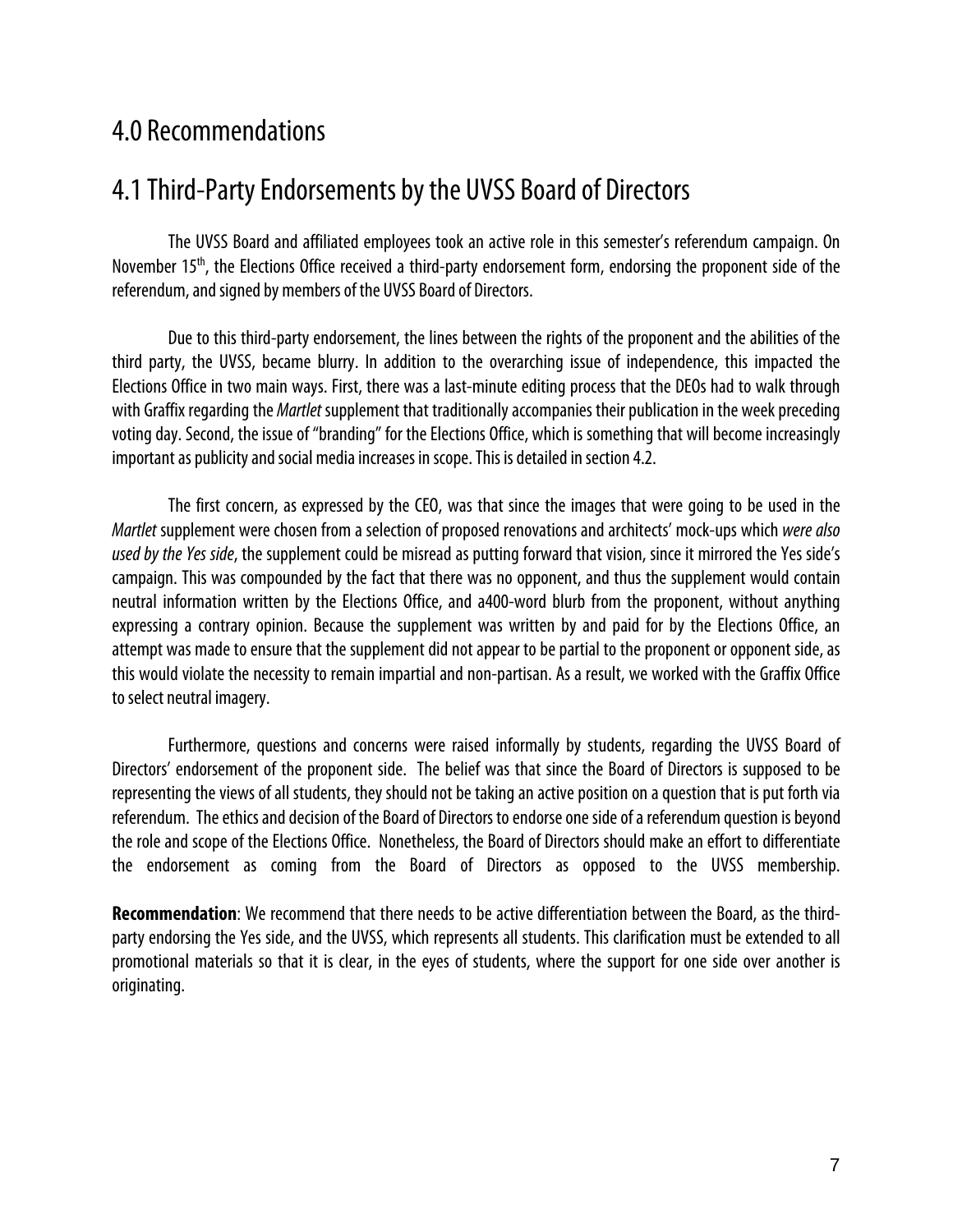## 4.2 Elections Office Branding

In a meeting with Ben Johnson and Lucia Orser (Director of External Relations for the UVSS), we were informed that the prior establishment of the Facebook and Twitter pages for the Elections Office did not reflect the branding of the UVSS, and UVic more generally, and thus needed a distinctive look before they were ready for public consumption. Working with Graffix, the Elections Office received new cover and profile photos for the Facebook page that were distinct from, but approved by the UVSS.

 This raises similar concerns to those expressed by previous Elections teams, but with a social media spin: Does the UVSS have the right to dictate the appearance of Elections Office materials, considering the Office is autonomous and distinct from the UVSS? We understand the need for cohesion of public image, especially during UVic's 50<sup>th</sup> anniversary year, however, we are apprehensive at the Elections Office being answerable to the UVSS regarding the image that is projected to the student body and broader community. Reflecting the established objective of the Elections Office to remain impartial and unbiased, if the UVSS does indeed have the right to dictate the terms of the Office's affairs, then the independence of the Office is at risk.

 The referendum was executed without issue, meaning that the matter of branding did not end up affecting the integrity of the overall process, however, this is something that should be addressed. We recommend that the Elections Office be represented to all invested parties, and the student body, as a distinct entity. These changes could be practically implemented in the following ways: a separate website for the Elections Office, independent to the UVSS one; our own branding, including the separation of the UVSS logo from the Elections Office logo; and a separate colour scheme. To maintain the autonomy of the Elections Office, we request the ability to choose our own branding and modes of media representation.

**Recommendation**: The Elections Office retains rights over branding and promotional materials, and media representation must reflect this independence. While we remain accountable to the Electoral Committee, we request that our image is portrayed as being independent of both the UVSS and the Board of Directors.

# 4.3 Polling Station Usage

Poll-sitters track the number of students who vote at their specific station using a tally sheet. The majority of polling stations are vastly underused, and sometimes not used by students at all. The Elections Office understands that the impetus for this policy is to allow poll-sitters to engage with a large number and diversity of students for a long period of time; however, this is a very inefficient and cost-ineffective way of publicizing voting. Most students who vote do so using their cell phones or personal computers, and as such, energy could be better directed towards publicity and advertising voting.

Some poll-sitters suggested that they felt that their presence in certain buildings was not useful due to the lack of student-interaction. They felt frustrated by the long stretches of zero interaction for some parts of their shift. Poll-sitters were encouraged to engage with as many people as they could, to make every interaction count, and to distribute QR codes to students who did not wish to vote at that particular polling station, however, in some cases this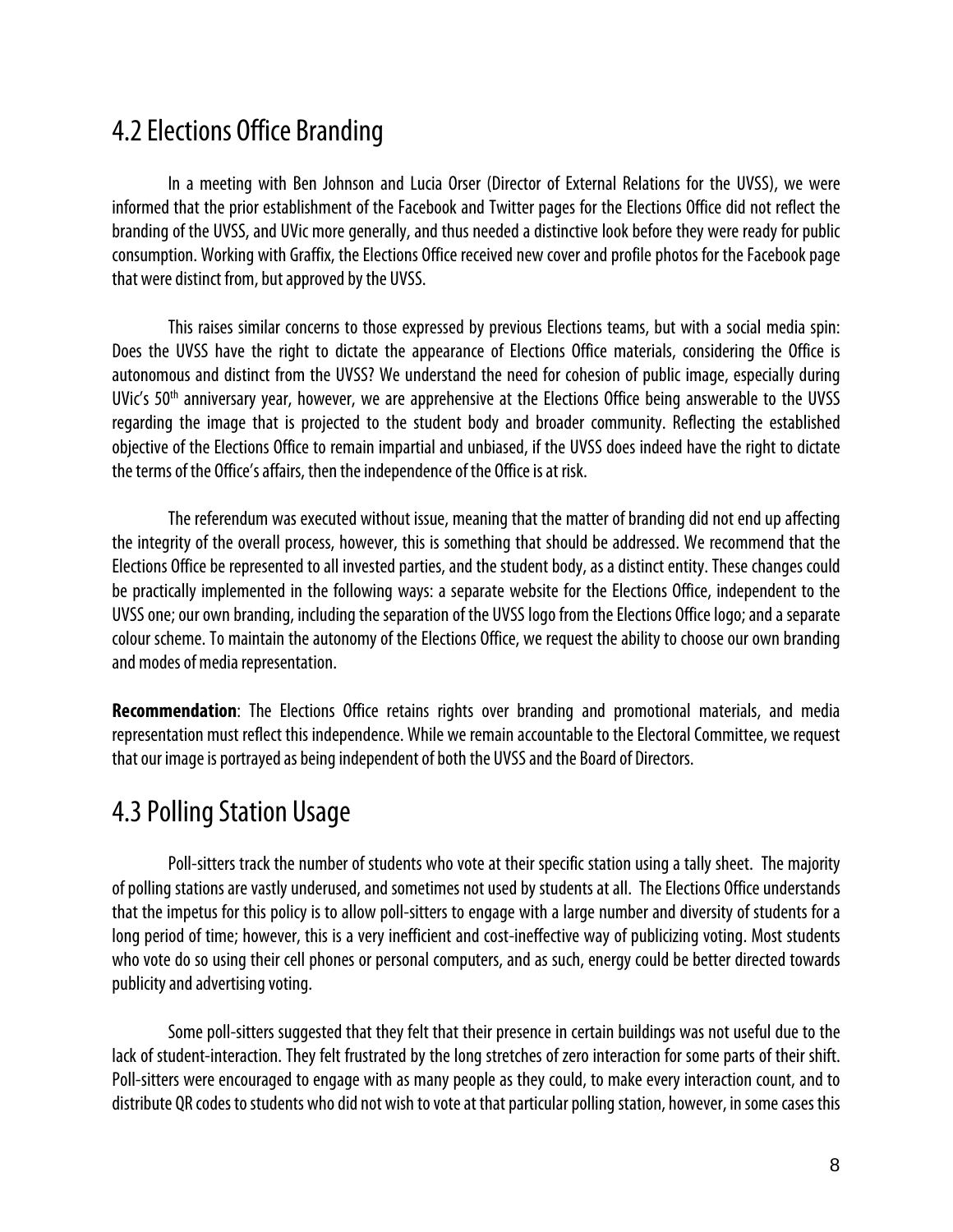was impossible because there simply weren't any students to talk to. The Elections Office acknowledged early on the need to engage students who may not typically be involved with UVSS affairs or related events such as referenda. These may include students who use the Fine Arts Building and Fraser Law Building (both located outside of Ring Road), ECS, and ELW. As such, careful consideration was given to the location of polling stations in those buildings.

 Our classroom speakers reported the high efficacy of publicizing the referendum in this way, which confirms the Elections Office's belief that the most effective role for poll-sitters is engaging with and educating students. Most students were unaware that a referendum was even taking place on campus, and it is the role of the Elections Office to ensure that effective information is available in order to encourage student involvement. In our opinion, classroom speaking and publicity in general represent the best use of our time and resources, and are the most efficient modes of student engagement.

 As a result, we recommend modifying the EPM policy requiring a fixed number of polling stations in physical locations on campus, and request that this number be reduced to fewer physical polling stations so that resources may be devoted to classroom speaking and engaging with students. We recommend that polling stations in the SUB, Clearihue, and McPherson be the only ones in operation – they are able to remain open for the longest period of time on voting day, they report the highest concentration of student usage, and they are some of the busiest buildings on campus. Other buildings may be selected to reach a diverse collection of students, but the overall number of polling stations should be streamlined in order to best utilize resources.

**Recommendation:** That the EPM be amended to reduce the mandatory polling station locations from sixteen buildings to three buidling: the SUB, Clearihue, and McPherson library. This may be supplemented by other building locations, and we suggest that resources be devoted to engaging with students, publicizing the role of the Elections Office, and "getting out the vote."